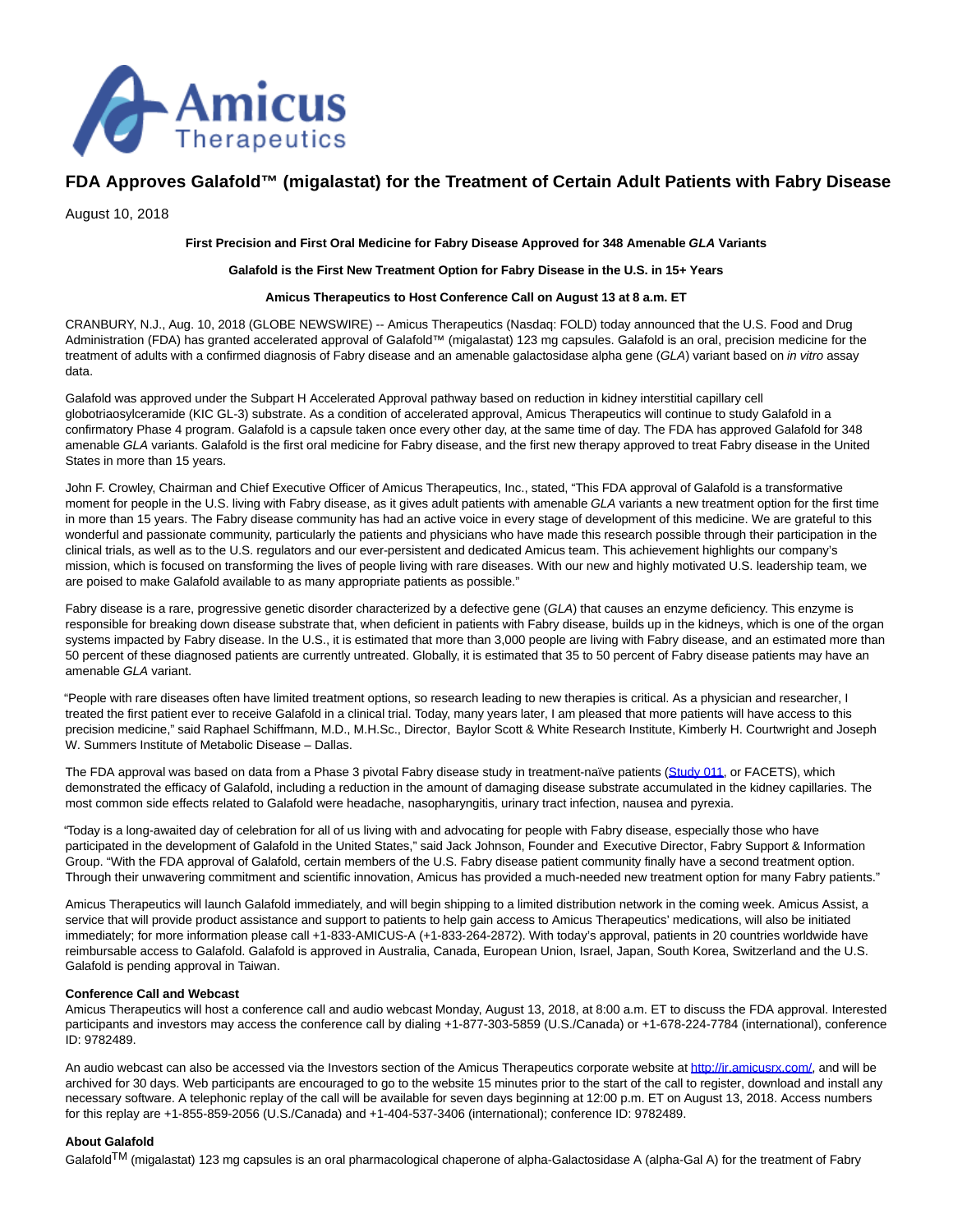disease in adults who have amenable GLA variants. In these patients, Galafold works by stabilizing the body's own dysfunctional enzyme so that it can clear the accumulation of disease substrate. Globally, Amicus Therapeutics estimates that approximately 35 to 50 percent of Fabry patients may have amenable GLA variants, though amenability rates within this range vary by geography. Galafold is approved in Australia, Canada, European Union, Israel, Japan, South Korea, Switzerland and the U.S.

# **INDICATIONS AND USAGE**

Galafold is indicated for the treatment of adults with a confirmed diagnosis of Fabry disease and an amenable galactosidase alpha gene (GLA) variant based on in vitro assay data.

This indication is approved under accelerated approval based on reduction in kidney interstitial capillary cell globotriaosylceramide (KIC GL-3) substrate. Continued approval for this indication may be contingent upon verification and description of clinical benefit in confirmatory trials.

# **U.S. IMPORTANT SAFETY INFORMATION**

## **ADVERSE REACTIONS**

The most common adverse reactions reported with Galafold (≥10%) were headache, nasopharyngitis, urinary tract infection, nausea and pyrexia.

## **USE IN SPECIFIC POPULATIONS**

There is insufficient clinical data on Galafold use in pregnant women to inform a drug-associated risk for major birth defects and miscarriage. Advise women of the potential risk to a fetus.

It is not known if Galafold is present in human milk. Therefore, the developmental and health benefits of breastfeeding should be considered along with the mother's clinical need for Galafold and any potential adverse effects on the breastfed child from Galafold or from the underlying maternal condition.

Galafold is not recommended for use in patients with severe renal impairment or end-stage renal disease requiring dialysis.

The safety and effectiveness of Galafold have not been established in pediatric patients.

To report Suspected Adverse Reactions, contact Amicus Therapeutics at 1-877-4AMICUS or FDA at 1-800-FDA-1088 o[r www.fda.gov/medwatch.](https://www.globenewswire.com/Tracker?data=setymmlZ2qtbqa5hKRvlX9TWXGhCUiFiaR0E8pE9lzvK8rcHsZRdy2XPxcfOf3Pak1ShMsPbjGHRndjtANHWyYRpPqm4cZz3HNn8P2HPVdI=)

For additional information about Galafold, including the full U.S. Prescribing Information, please visi[t https://www.amicusrx.com/pi/galafold.pdf.](https://www.globenewswire.com/Tracker?data=UhoaQa1TbFlqM0yyh8Vjonx1jJxy_MBf2QA9vzaoI2QGNDZTW-ab7QzOFuV_yqA0qm-Z0z9ZGKA8Ci4vu_hNG1ERpE5qpv8UKZpaMNFkHRa1f1Cuqc3yrUJHQrd7qjLCAmyEbvVQWbGAZ7MqM7ZZwg==)

#### **About Fabry Disease**

Fabry disease is a rare, progressive genetic disorder characterized by a defective gene (GLA) that causes an enzyme deficiency. This enzyme is responsible for breaking down disease substrate that, when deficient in patients with Fabry disease, builds up in the kidneys, which is one of the organ systems impacted by Fabry disease.

## **About Amicus Therapeutics**

Amicus Therapeutics (Nasdaq: FOLD) is a global, patient-centric biotechnology company focused on discovering, developing and delivering novel high-quality medicines for people living with rare metabolic diseases. The cornerstone of the Amicus portfolio is Galafold, an oral precision medicine for people living with Fabry disease who have amenable GLA variants. The lead biologics program in the Amicus Therapeutics pipeline is AT-GAA, an investigational therapy for Pompe disease. Amicus Therapeutics is committed to advancing and expanding a robust pipeline of cutting-edge, first- or best-in-class medicines for rare metabolic diseases. For more information please visit the company's website at [www.amicusrx.com.](https://www.globenewswire.com/Tracker?data=GBt9Zgury_M_tnFkG5G5xhuvaSgh3_LHKALtWTdRLim8m5jmYCdMcBVEVpVprv0QuRvCMQTOpR5f4_sb4HF5RA==)

## **Forward-Looking Statements**

This press release contains "forward-looking statements" within the meaning of the Private Securities Litigation Reform Act of 1995 relating to approval and commercialization plans for Galafold in the United States. The inclusion of forward-looking statements should not be regarded as a representation by us that any of our plans will be achieved. Any or all of the forward-looking statements in this press release may turn out to be wrong and can be affected by inaccurate assumptions we might make or by known or unknown risks and uncertainties. For example, actual results may differ materially from those set forth in this release due to the risks and uncertainties inherent in our business, including, without limitation: the potential that we may not be successful in commercializing Galafold in the United States, the potential that public and commercial payors will not reimburse Galafold, the potential that we may not be able to manufacture or supply sufficient commercial products; and the potential that we will need additional funding to complete all of our commercialization and manufacturing activities. In addition, all forward-looking statements are subject to other risks detailed in our Annual Report on Form 10-K for the year ended December 31, 2017 as well as our Quarterly Report on Form 10-Q for the quarter ended June 30, 2018 filed August 7, 2018 with the Securities and Exchange Commission. You are cautioned not to place undue reliance on these forward-looking statements, which speak only as of the date hereof. All forward-looking statements are qualified in their entirety by this cautionary statement, and we undertake no obligation to revise or update this news release to reflect events or circumstances after the date hereof.

A video accompanying this announcement is available a[t http://www.globenewswire.com/NewsRoom/AttachmentNg/673926ca-4565-41cf-](https://www.globenewswire.com/Tracker?data=n4OoI0rFxOaXlDnkMYu6aI2k0wWflDn__lE4qi81AoB0q6Ggidh-hugT4cqDi8JvqxBPUorJcoEyCjssSGzoPuMldmyL0B9Cie7vdaH7bKWyKVW95uyr3hGkd_ukJtPIr7-tUNH8XkxM4P0E8ECP8xcdOzkBvuDFBU7E41j_NFHY1_nWVFElLqnBf0k805vxU2hF7NSu7fv_176nSWoKFEvJHUK19iRIcij0kbAWH-Q0dW0nUV4CX1EWIvZiLZTpe9IWV5W7VqqCEdepWzuJhQ==)9f11-f1171f59fd90

Logos accompanying this announcement are available at [http://www.globenewswire.com/NewsRoom/AttachmentNg/0e1eab28-2505-45f8-9660](https://www.globenewswire.com/Tracker?data=n4OoI0rFxOaXlDnkMYu6aI2k0wWflDn__lE4qi81AoB0q6Ggidh-hugT4cqDi8JvVGWIAPrV-eN46IYRodXE6yzaUAqC4u452NGALCn5q91gaaXOybzX2ctrjPZYhVr2PyGgr0uxFYzHCNMyqmRNhQ92WYQQFAkYRCjZ7TMvP37C0yfGvTNJ4mxt1_A6lDDa2DugUc4YbsT8WEg6JHKUw4-R8zpJOCDeB4HMD38ke8GV0DKjaaOiJnVaMZ481X9wpohFYzHubfnQuxw5cob-Sg==) b1e7d3d9aaba and [http://www.globenewswire.com/NewsRoom/AttachmentNg/e5aa5f58-56a0-428c-8b7f-c214e103a3f5](https://www.globenewswire.com/Tracker?data=n4OoI0rFxOaXlDnkMYu6aI2k0wWflDn__lE4qi81AoB0q6Ggidh-hugT4cqDi8Jv3Dxv08k2WUqx-UaUzpcIK9AGS-JF_QP-1M0ES5O9Q1i6IoQgtijHlf7PEJRLvM76yEgldRhot91loMlMQcy69PCYP7JwV9udDJhCpe_Eq-XzdtFhhXa_ER3SLL827G8cQ1c_ac_f8hivgtYlY9e8FdjJ3k9rC-pnKStR3Wjb-g8KxNAYhUtXr27Tr5z5aZxhN_7pMvNm4yUQ0TLo38y8DQ==)

A PDF accompanying this announcement is available a[t http://resource.globenewswire.com/Resource/Download/167e6127-f1ea-45ba](https://www.globenewswire.com/Tracker?data=n4OoI0rFxOaXlDnkMYu6aDIJFIbX8vo1-phnT3AG7OwmtD6qffIYNqu0ovKduR5qoLZsJotRBQDXPtPMUw3MYGpFeKuKg4dp581VIkEH1RaP-OkWm6H8Vki2nqs6xdMoAwwzWqF0FWtqGUr1SGZAJVCkpTkclWK8frhOU_0R2ZkaUQ0tjGKLoRlTXUT8O2QvN-r7BaCXaLUZxOvpLIEvMvUfDCdsAmtUwTQoEKWy5ZBENNOXE18Yv1fzUEFZOWfdgB2YxV0HZ7REegMmL-YftQ==)ac0a-a28bf35b6fdc

CONTACTS:

**Investors:** Amicus Therapeutics Andrew Faughnan Associate Director, Investor Relations [afaughnan@amicusrx.com](https://www.globenewswire.com/Tracker?data=r5_jhCBOt6-aGbJD4CO_U8cb7V9e6jtoBtb_LrfV5HHfdcPTq37HQYgrCd0uS5m_Q0JDKtwzt1WYKfZMt-hQ_7WNypz-54aoEihPoLdMzScXTGm56XnQzFSdJeGme5UnDVpIggmlHb3vjnlZl5L2l-TE44j1Jsm95CyYIbNaZDcd2hd59niTe9JQAmd5TSwcYb94brceyWc-aSBCteNQ2WG5OLzjCltHIv7bU3vzEb_AfILab9TMnbbJD0K4EftLH-AnsMclW5cRH8DDJDV88A==)